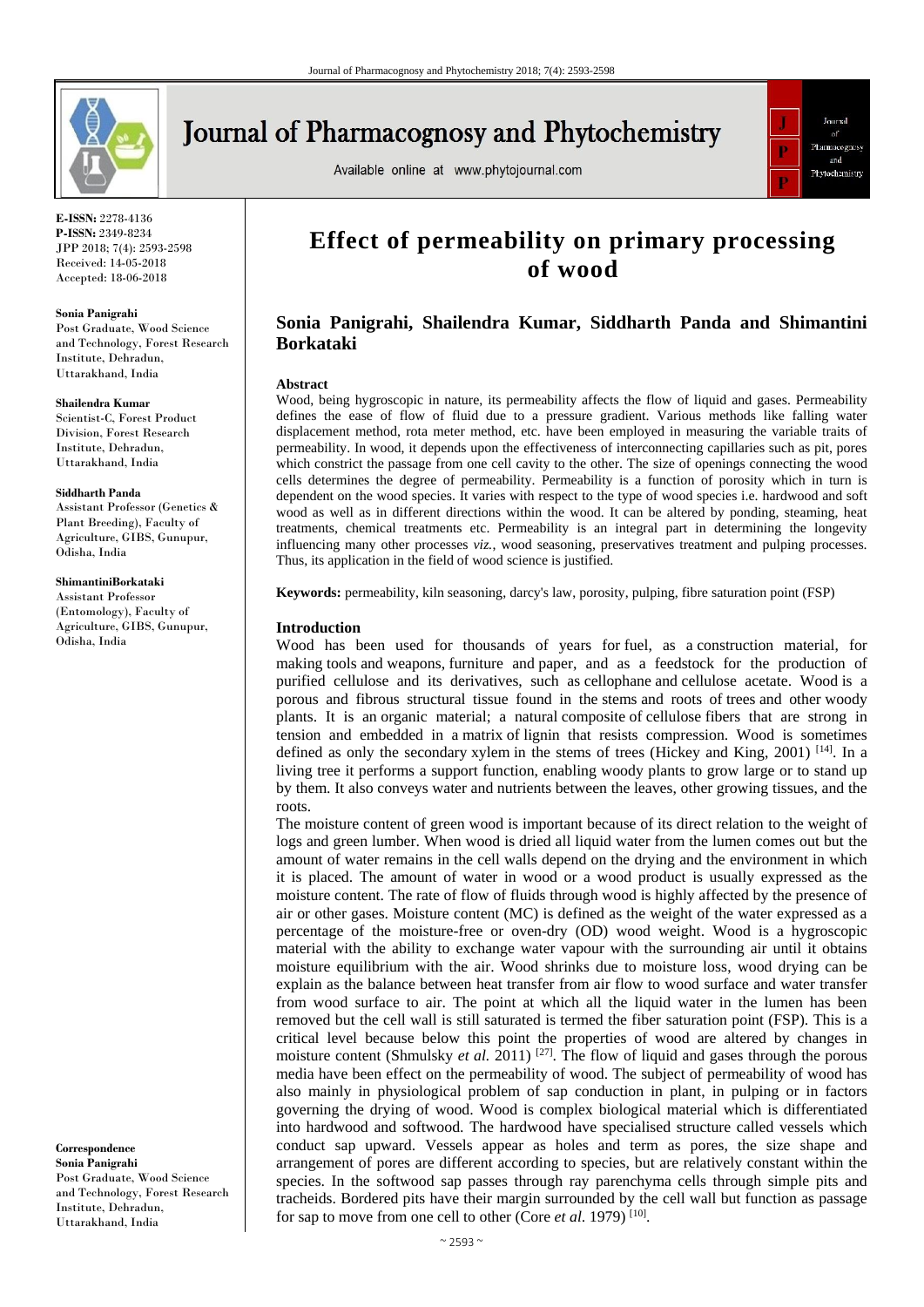Journal of Pharmacognosy and Phytochemistry

# **Permeability**

Permeability is a measure of the ease of flow of fluid due to a pressure gradient. Permeability to liquid and gas is a property of wood that greatly influences its processing and its impregnation with preserving chemicals or its seasoning and conditioning for use as lumber (Walker, 2006)  $[34]$ . Evaluation of permeability will help to understand better the drying mechanism of wood above the fibre saturation point. The drying of wood results in high capillary forces as the moisture content decreases from the green condition to the fibre saturation point. Due to those forces, a large number of cellwall pits become aspirated during drying which in turn reduce the permeability of wood (Ivaldo, 2005)<sup>[17]</sup>.

Porosity is the fractional void volume of wood. This may be confused with permeability which refers to the ease with which fluids flow through wood, it depends on the condition of the pit and the opening of the void.

$$
\mathbf{V}_a = 1\text{-}\mathbf{V}_w
$$

 $V_a$  is the porosity and  $V_w$  is the volume fraction (calculated by the density of cell wall substance from helium displacement method 1.46) and the moisture content.

$$
V_w = G (1/1.46 = 0.01 M/G_s)
$$

Here  $G =$  specific gravity of wood at moisture content M  $G_s$  = specific gravity of bound water at moisture content M The porosity can be calculated:

$$
V_a = 1-G (0.685 + 0.01 M/G_s)
$$

# **Difference between permeability and porosity**

Wood is highly porous but not a very permeable material. The void created primarily by fiber, vessels and capillaries together. If the cells are inter connected then air and water can escape when compressed and the material is porous and permeable, but where the cells are closed air or water can escape only by cell wall the materialis porous and impermeable. The size of openings connecting various wood cell determine the degree of permeability according to the poiseuille's law (Walker, 2006)<sup>[34]</sup>.

$$
Q = \Pi R^4 \Delta p / 8 \eta L \tag{1}
$$

Here Q is volume flow rate  $(cm<sup>3</sup>/sec)$ 

R is radius of capillary (cm)

 $\Delta P$  is pressure difference (dyne/cm<sup>2</sup>)

H is viscosity of fluid (dyne sec/cm<sup>2</sup>)

Flow of fluid in wood is viscous, turbulent and molecular slip or Knudsen flows.

Viscous flow: It is a streamline flow which results from viscous forces during the flow and it is the property of both gases and liquids. In viscous flow the frictional force is proportional to the viscosity in accordance with Darcy's law.

Turbulent flow: When flow velocity increase laminar flow breaks down and disturbances occur which cause the friction force is proportional to the square of the velocity (Owoyemi, 2010) [26] . This flow is called turbulent flow. This flow is not likely in the lumens of tracheids and vessels in wood due to their relatively large diameter and resulting low flow velocities.

Molecular or Knudsen flow: It occurs in gases, when flow is viscous the velocity is zero at the wall of capillary and increase towards centre. The molecules of gas are able to move along the surface however resulting in a higher flow than Darcy's law.

Darcy's law for flow in wood  $K = flux/gradient$ 

$$
= QL\eta / tA\Delta p \qquad \qquad \dots (2)
$$

Here  $K=$  permeability (darcy)  $Q =$  flow rate of liquid through specimen  $(cm^3) = v/t$ v=volume of liquid  $t =$  time of flow (sec)  $L=$  length of the specimen (cm) A=cross sectional area of specimen  $\eta$  = viscosity (centipose) Darcy's law for gaseous flow in wood

$$
K_g = vLP / tA\Delta p p \tag{3}
$$

Here  $K_g$  = superficial gas permeability  $P=$  pressure (dyne/cm<sup>2</sup>)  $P = p_1+p_2/2$ average pressure in specimen

# **Importance of permeability of wood**

The variation on pressure permeability of wood is due to the variable structural of different species and the behaviour of wood substance with liquid and gases. The preservation and wood seasoning is the most important practices in wood science for the better product manufacture and this two operation is mainly depend on permeability of wood.

# **i) Wood seasoning**

The basic principle of seasoning is the removal of remaining moisture from the wood by air seasoning or kiln seasoning. When dried below the fibre saturation point, wood becomes dimensionally unstable and its volume, area, and length become a function of its moisture content. This functional relationship is different along each of the three natural axes of wood. Tangential shrinkage is greatest. ranging from about 4 to 14 percent as wood dries from the green to the oven dry condition Comparable values for radial and longitudinal directions are 2 to 8 and 0.1 to 0.3 percent Respectively. Since in most of its uses will eventually come to equilibrium moisture content considerably less than the fibre saturation point (Eckelman, 1997)<sup>[11]</sup>.

# **Air drying**

Rate of drying largely depends on climatic conditions, and on the air movement. Air drying is the drying of timber by exposing it to the air. The technique of air drying consists mainly of making a stack of sawn timber (with the layers of boards separated by stickers) on raised foundations, in a clean, cool, dry and shady place.

# **Kiln seasoning**

Artificial or oven drying consisting heat generated may be directly or by using natural gas and/or electricity or indirectly, through steam-heated heat exchangers, although solar energy is also possible.

# **ii) Wood pulping**

The importance of proper chip impregnation in pulping has been accepted for many years. Numerous investigations have been conducted on the nature of penetration and the diffusion of gases into the wood. Researchers have noted a significant difference in permeability of coastal heartwood and mountain heartwood. Wood permeability is the significant variable in the process of pulping. Air or liquid permeability is related to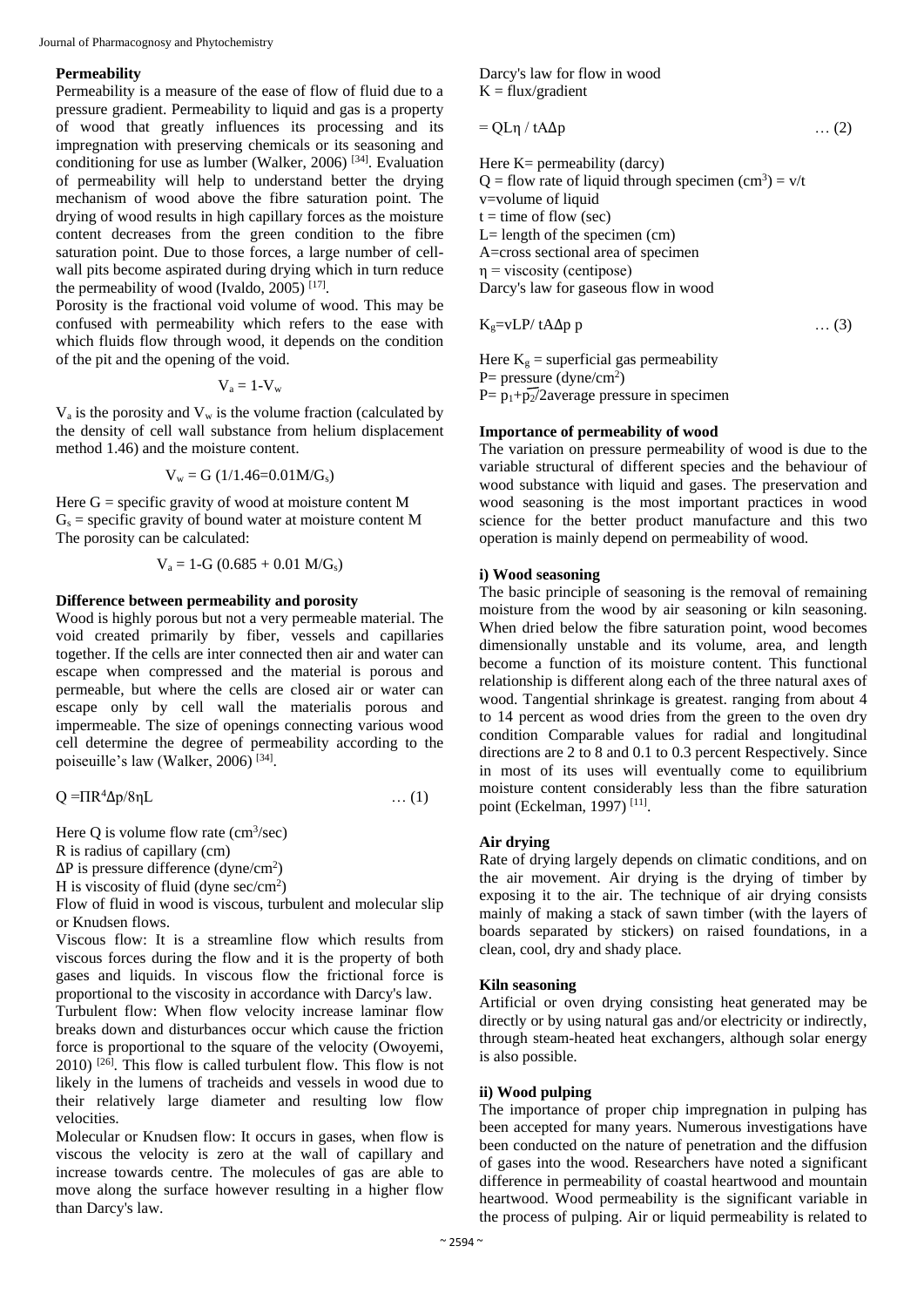the process of penetrating pulp wood with cooking liquor (Noe, 1960)<sup>[25]</sup>.

**iii) Wood preservation:** Wood preservatives are chemical substances that when suitably applied to wood, make it resistance to fungi, insect and woodborer. There are two general classes of wood preservatives: oils, such as creosote and petroleum solutions of pentachlorophenol; and waterborne salts that are applied as water solutions. The effectiveness of the preservatives varies greatly and can depend not only upon its composition and permeability, but also upon the quantity injected into the wood, the depth of penetration, and the conditions to which the treated material is exposed in service (Wood Preserving Industry Production Statistical Report, 1996)<sup>[2]</sup>.

# **Flow of preservatives in wood**

- Even if pressure is not used in a wood-preserving process, capillary suction creates a negative pressure or partial vacuum because of the narrow diameter of wood cell cavities, so some liquid chemicals will be absorbed.
- Air in wood cells can be compressed easily.
- Air (compressed or not) is an obstacle to full impregnation of wood with liquids.
- Rays and vessels in hardwoods and the fibre tracheids and rays in softwoods are the main routes for liquid flow into wood (*http://www.timber.lk*).

# **Permeability depends on direction**

In transverse direction the rate of liquid flow in low permeable wood is extremely low and its measurement is difficult. Heartwood (redwood) is a material of extremely low permeability, particularly in directions across the grain. Permeability values for tangential and radial directions are about the same, while that along the grain is far greater. The presence of extractives in this wood is difficult to penetrate and their removal increases the permeability (Stamm, 1963) [31]. In Coniferous trees, water in sapwood is known to move longitudinally through the tracheid lumen, passing from one tracheid lumen to the next through the bordered pits. The same pathway is also used by preservative liquids when penetrating wood from a transverse surface. Both longitudinal and tangential flow paths in softwoods are predominantly by way of the bordered pits, when dried early wood bordered pits aspirate due to surface tension forces and permeability is reduced (Ellwood, 1957).

# **Measurement of permeability**

The rate of flow through the wood is usually measured with a flow meter or rota meter.

If the permeability obtained in a thin sample and it is the representatives of thick sample then there is variation in the flow phenomenon in wood (Chong, 1974)<sup>[8]</sup>.

By the flow meter the permeability can measured but as there is compressed gas is used in the system, provides chance for air introduction into the sample.

The experiment concluded that the absolute permeability of wood obtained from Darcy's law if the pressure gradient is constant. The flow rate is proportional to pressure gradient.

1. Falling water displacement method-Superficial air permeability was measured by a large aluminium water tank and a cylindrical glass column which is mounted on a wooden platform above the water tank (Siau, 1984)<sup>[29]</sup>. The glass column is connected to a vacuum pump and to the specimen holder by means of interchangeable vacuum

tubes. When the vacuum is turned off, air flows through the rectangular specimens and into the glass column, which results in the drop of water in the glass column. the time required for the level of water to drop by  $\Delta z$  was recorded and used to measure the superficial permeability  $(k)$  in m3 (gas)/m s pa, by using the equation-

$$
K_g = \frac{152 \text{VCL} (P_a - \frac{h}{13.6})}{\text{ta} (\frac{h}{13.6}) (2P_a - \frac{h}{13.6})} \tag{4}
$$

C is the correction factor for expansion of gas due to viscosity of water.

1. Raised-water volume displacement method-Time required to displace a known volume  $V_d$  measuring the pressure difference is determined by mercury monometer. The air volume  $V_r$  to greater flow through the specimen than that recorded as  $V_d$ . Here use very small capillary for displacement tube in the measurement of very low permeability.

$$
K_g = \frac{152 \text{VCL}(2\text{a} - \frac{\text{h}}{13.6})}{\text{ta}(\frac{\text{h}}{13.6})(2\text{p}_\text{a} - \frac{\text{h}}{13.6})} \tag{5}
$$

2. Rota meter method (Flow meter):- The method utilised study state method since the flow rate and gradient are constant. It is assumed that the downstream end of specimen is at atmospheric pressure although this may be slightly in error due to the pressure drops across the rota meter.

$$
K_g = \frac{152QLPa}{A\Delta P m (2P_a - \Delta P_m)} \qquad \qquad \dots (6)
$$

3. Measurement of permeability by monometer:

$$
K_g = \frac{152Q\text{LPa}}{A\Delta P m (2P_a - \Delta P_m)} \tag{7}
$$

Where  $K_g$  = air permeability of wood in cm<sup>3</sup>/sec.cm<sup>2</sup> atm/cm.  $Q =$ air flow through wood per unit of time in cm<sup>3</sup>/sec. A = cross sectional area in cm<sup>2</sup>= $\pi$ /4

 $L =$  length of the specimen in cm = 1cm.

4. Permeability test with nitrogen gas-permeability of test samples to nitrogen gas was measured in a specially build apparatus, the test sample positioned inside the specimen holder having 0.57cm bore was firmly tightened by a sliding plate having a similar bore corresponding to the sample holder at its centre (Narayanappa, 1990)<sup>[24]</sup>.

# **Permeability in soft wood**

In the summer of 1958 exploratory work was begun at the Laboratory on permeability studies. The permeability to water of sapwood and heartwood of five species; namely, ponderosa and sugar pines, mad rone, California black oak, and redwood were measured. The permeability of the species decreased in the order listed. It was further found that their transverse permeability was greatest in the green condition as expected. Vacuum treatment of partially dry specimens tended to increase their permeability, while prolonged soaking in water prior to testing decreased their permeability (Ellwood, 1957). The sapwood of conifers is much more permeable than either heartwood or wet wood (Ward *et al*. 1986). In the living tree the permeability of coniferous wood is higher than that of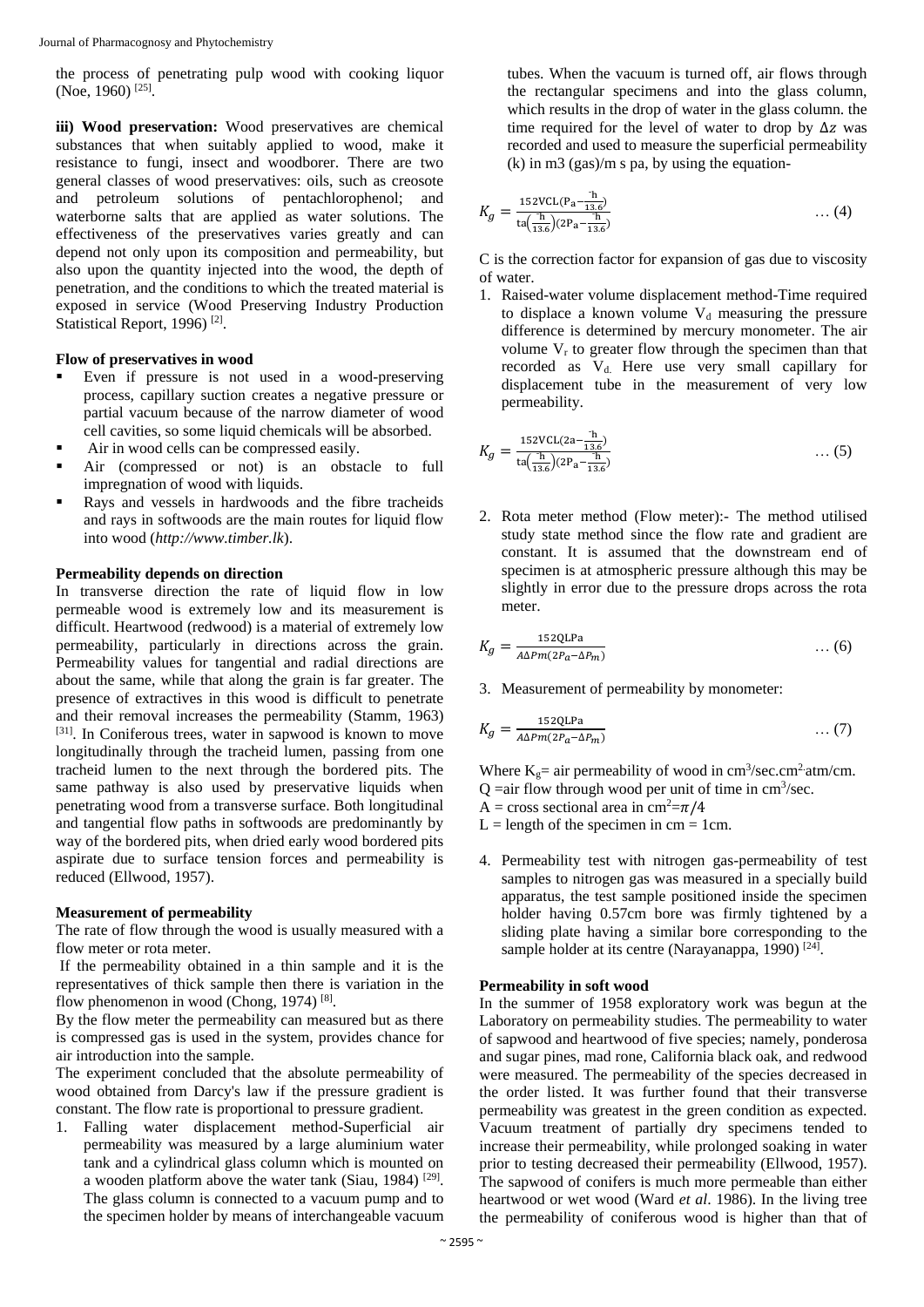heartwood and is not influenced by season of the year (Markstorm *et al*. 1972) [21] . Pits are discontinuities in the secondary cell wall. There are two main types of pitssimple and bordered. All pits have two essential componentsthe pit cavity and the pit membrane*.*

# **Pit aspiration in soft wood:**

A common modification of bordered pit-pairs is the lateral displacement of the membrane. This phenomenon, called aspiration, usually occurs when sapwood is transformed into heartwood or when wood dries. In softwoods, the torus seals one of the pit apertures and, therefore blocks the passage through the pit. Aspiration makes the wood of fir, spruce and Douglas-fir difficult to impregnate with preservatives (Walker, 2006)<sup>[34]</sup>.

Aspiration makes the most of the softwood species difficult to impregnate with preservative solutions under pressure, and hence this species became refracted, i.e. resistant to fluid flow and require a long period of treatment (Ilkar, 2005)<sup>[15]</sup>.

# **Permeability in Hard Wood**

Longitudinal permeability of *Casuarina equisetifolia* sap wood was found to be increased by both pre-steaming and ponding of wood in green condition. The improvement was more by pre-steaming than the ponding. Pre-steaming also improves permeability in the refractory middle heartwood of

this species but the effect of ponding was insignificant (Narayanappa, 1990) [24] .

Measurements of longitudinal permeability of water in trembling aspen showed to be very permeable, while most samples of wet wood and heartwood were completely impermeable. The rate of tangential moisture loss from sapwood was distinctly greater than from heartwood and wet wood (Kemp, 1957)<sup>[18]</sup>.

Eucalyptus hybrid from various locations when tested for gas permeability in a single stem variability occurs, sap wood showed a permeability more than the heartwood (Elvin *et al.* 1997). In the heartwood also variation occurs. Middle heartwood exhibited slightly lower permeability than the inner heart wood. The permeability variation in the heart wood due to the extractive content and higher amount of extractives in the middle part is responsible for the low permeability (Bahri et al. 1982)<sup>[3]</sup>. The permeability of Brazilian *Eucalyptus grandis* and *Eucalyptus citriodora* wood was measured in a custom build gas analysis chamber in order to determine which species could be successfully treated with preservatives (Sonaya et al, 1982)<sup>[30]</sup>. The statistically significant difference to the permeability of two fluids is strong enough to indicate that *E. grandis* may be a slightly better candidate for preservative impregnation. Due to the zero or near zero permeability of heartwood from both *Eucalyptus* species, this part of the tree is not recommended for fluid impregnation (Marcio et al. 2010)<sup>[20]</sup>.

**Table 1:** Difference between soft wood and hard wood on the basis of permeability.

| Soft wood                                                                       | <b>Hard wood</b>                                                    |  |
|---------------------------------------------------------------------------------|---------------------------------------------------------------------|--|
| When drying of wood the longitudinal permeability                               | In hard wood transverse flow is small in comparison to longitudinal |  |
| is dominant than the transverse permeability.                                   | flow.                                                               |  |
| Radial permeability of <i>Pinus radiate</i> Sapwood                             | Hard wood having ray cells which isn't efficient in radial flow and |  |
| increase on drying due to resin canals.                                         | also having pits which are inefficient in tangential flow.          |  |
| But in <i>Dacrydium cupressinum</i> racheids and resin                          | In hard wood tyloses increase the resistance to flow along vessels  |  |
| canals                                                                          | and they                                                            |  |
| Absent so decrease in permeability on drying<br>(Booker, 1990) <sup>[6]</sup> . | Account low permeability of white oaks such as                      |  |
|                                                                                 | Quercusalba (Comstock, 1967).                                       |  |

#### **Examples according to permeability Liquid permeability**

Under this the liquid permeability in radial direction was compared to *Pinus radiate, Tsuga heterophylla, T. mertensiana, Cryptomeria japonica.* By pressure process and by light microscopy the co relation between liquid retention in wood by both capillary penetration and the rate of air exhust in initial stages were highly significant. The difference in permeability occurs due to the structure and the degree of blocking by cell inclusion in the ray parenchyma cells and the size and structure of cross field pit membranes and the resin penetration inside it (Tanikawa et al. 1995)<sup>[33]</sup>.

In both heart wood and sapwood gas permeability increased with increasing severity of drying the increase being about 100% for sap wood and about 250% for heartwood. The increase in permeability is due to movement and modification of the resin (Booker, 1990)<sup>[6]</sup>.

# **Gas permeability**

Gas permeability of *Pinustauda* sapwood was determined for samples from 6 plantation grown trees. Samples are solvent dry to obtained green equivalent state or air dried. Permeability was also measured in the tangential and radial directions. Longitudinal permeability was significantly less in the lower part of the tree than the upper part. Mature wood

was more permeable than juvenile wood for both green and air dried wood (Milota, 1995)<sup>[23]</sup>. The permeability and water transfer during high temperature drying are related in mocsson pine (*Pinus massoniana*), Permeability of wood has a very big effect on water transfer above FSP and less effect on water transfer under FSP during high temperature drying (Miao et al. 2000)<sup>[22]</sup>.

# **Permeability of different species**

1. **Cotton wood tree (***Populuse deltoids***):** Permeability varied with height in tree and in heartwood also the stem quadrate and radial location. Variation with height was irregular but longitudinal permeability was highest adjacent to the core wood and then dropped rapidly towards the periphery of the tree. In constant flow of fluid in the longitudinal directions of hardwood is largely controlled by the size and number of vessels that are not clogged by tyloses or other obstraction. This study was undertaken primarily to determine the variation of longitudinal and transfer gas permeability with in populous tree (Issacs *et al.* 1971)<sup>[16]</sup>.

# **2.** *Hevea brasiliensis* **(rubber wood)**

The rubber wood is hard wood species. This wood is diffuse porous which are having straight and slightly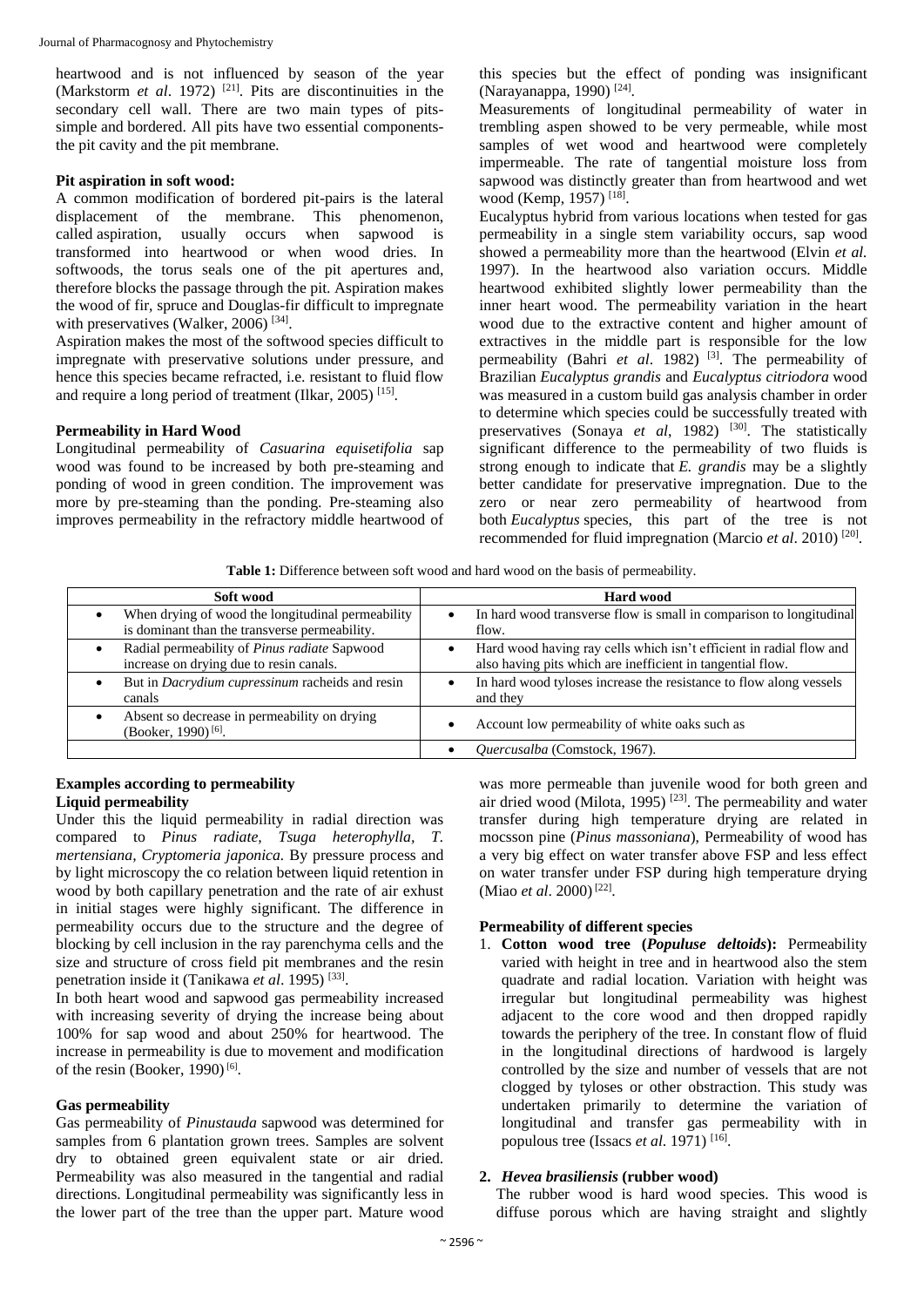interlocked grain (Bossherd, 1966). The occurrence of tyloses is an important character of rubber wood. Gas permeability in rubber wood samples was conducted at 9% moisture content using nitrogen gases as a flow medium. Permeability was found to be significantly higher in longitudinal directions due to the conductivity of vessels present in the wood other than low in radial and tangential directions.

# **3.** *Abies pindrow*

This is a soft wood species where the flow occurs through the longitudinal tracheids. *Trichoderma* moulds improve the treatability of the southern pine wood which observed through researches. (Lindgren *et al.* 1952)<sup>[19]</sup>. There are various types of bacteria present in soft wood which increase the permeability when stored in log pond (Ward *et al*. 1968) [35]. Heavy degradation of pit membrane observed during the laboratory pre-treatment with bacteria and enzyme (Bauch *et al.* 1970)<sup>[4]</sup>.

| Table 2: Difference between Liquid and Gas permeability |  |  |
|---------------------------------------------------------|--|--|
|---------------------------------------------------------|--|--|

| <b>Liquid permeability</b>                                                                                                                            | <b>Gas permeability</b>                                                                                                            |
|-------------------------------------------------------------------------------------------------------------------------------------------------------|------------------------------------------------------------------------------------------------------------------------------------|
| The flow of aqueous solution through wood obeys Darcy's law<br>with respect to viscosity, length of sample and pressure.                              | The flow of gases through wood doesn't strictly obey<br>$\bullet$<br>Darcy's law.                                                  |
| Permeability shown to be quadratric function of pressure when<br>flow velocity is large. (Sucoff et al. 1965).                                        | Molecular slip or Knudsen flow occurs in gases where<br>$\bullet$<br>the opening sizes is in the order of mean free path of gas.   |
| The variation in permeability to various liquids caused by<br>removal of extractives or by different degrees of swelling of<br>wood. (Comstock 1967). | The molecule of gas are able to move along the surface<br>however resulting in a higher flow than that predicted by<br>Darcy's law |
| Permeability to nitrogen gas decrease with increasing moisture<br>content.                                                                            | $K_g = VLP/ta\Delta p P$                                                                                                           |
| Permeability to liquid inversely vary with degree of swelling of<br>the wood by liquid.                                                               | $P = p_1+p_2/2$                                                                                                                    |
| $K = V L / t A \Delta p$                                                                                                                              | $\Delta p = p_2-p_1$                                                                                                               |

# **Factor affecting the permeability of wood**

The most common methods are ponding, steam conditioning and incising.

**Ponding or water spraying:** This can't increase the strength of wood. It increases the wood permeability. The action of bacteria growing within the cells is responsible for this extra permeability. But sometimes it creates an unusually high absorbtion of preservatives. High permeability can be achieved by ponding of logs in lakes, tanks or rivers where bacterial water is available and sprinkling stacks of logs in a timber yard with water rich in bacteria. Earlier work on ponding and related subject was done by (Adolf *et al.* 1972)<br><sup>[1]</sup>.

**Steam conditioning:** It is the method which can increase the natural permeability of wood. The duration of the treatment depends on the initial moisture content, species and thickness of the timber. The permeability of all timbers can't increase by this method as the disadvantage is high cost and the tendency to reduce the strength (Ilkar Usta 2005)<sup>[15]</sup>.

# **Other factors**

Specific gravity- As the density is high or the specific gravity of wood is high the permeability of wood is low (Benvenuti, 1963) [5] .

Moisture content- The permeability wood generally increases with loss of moisture (Chong, 1974)  $[8]$ .

**Effect of high temperature on drying:** Rapid drying could have significant effects on the permeability of the finished product, by increasing the frequency of pit aspiration and reducing the ability of the finished product to take up preservatives or finishes (Siau JF, 1971)<sup>[28]</sup>. Western hemlock is generally viewed as being among the more treatable of western wood species and any changes in permeability as a result of drying could have important implication for the preservatives treating industry.

# **Conclusion**

Permeability is influenced by the cells which are interconnected in nature. When wood is compressed, air and water escape and the material become porous and permeable. But when the cells are closed, air and water escape only from the cell wall, so the wood is porous but impermeable. The permeability to water in sapwood and heartwood of five species (softwood) namely, ponderosa and sugar pines, madrone, California black oak and redwood were measured and the permeability of these species decrease in the order listed. The sapwood of conifers is much more permeable than heartwood.

The permeability in case of hardwood species in transverse direction is extremely low and its measurement is difficult because the rate of liquid flow is also meagre. Longitudinal permeability of *Casuarina equisatifloia* sapwood was found to be increased in green condition by both pre-steaming and ponding but in rapid drying process, permeability is reduced.

# **References**

- 1. Adolf P, Gerstetter R, Liese W. Unter such ungenubereinige Eigensch aften von Fichtenholz Nachdreijahriger Wasserlagerung*.* Holzforsh. 1972;  $26(1):18-25.$
- 2. Anonymous. Wood Preserving Industry Production Statistical Report, American Wood Preservers Institute, Vienna, VA, 1995, 1996.
- 3. Bahri S, Kumar S. Permeability studies on Eucalyptus hybrid. Journal of the Timber Development Association of India. 1982; 28(3):32-43.
- 4. Bauch J, Liese W, Brendt H. Biological investigation for the improvement of permeability of softwood. Holzforsch. 1970; 24(6):199-205.
- 5. Benvenuti RR. An investigation of method of increasing the permeability of loblolly pine. MS Thesis NC. State college, Raleigh, 1963.
- 6. Booker RE. Changes in during in transverse wood permeability during drying of Dacrydium cupressinum